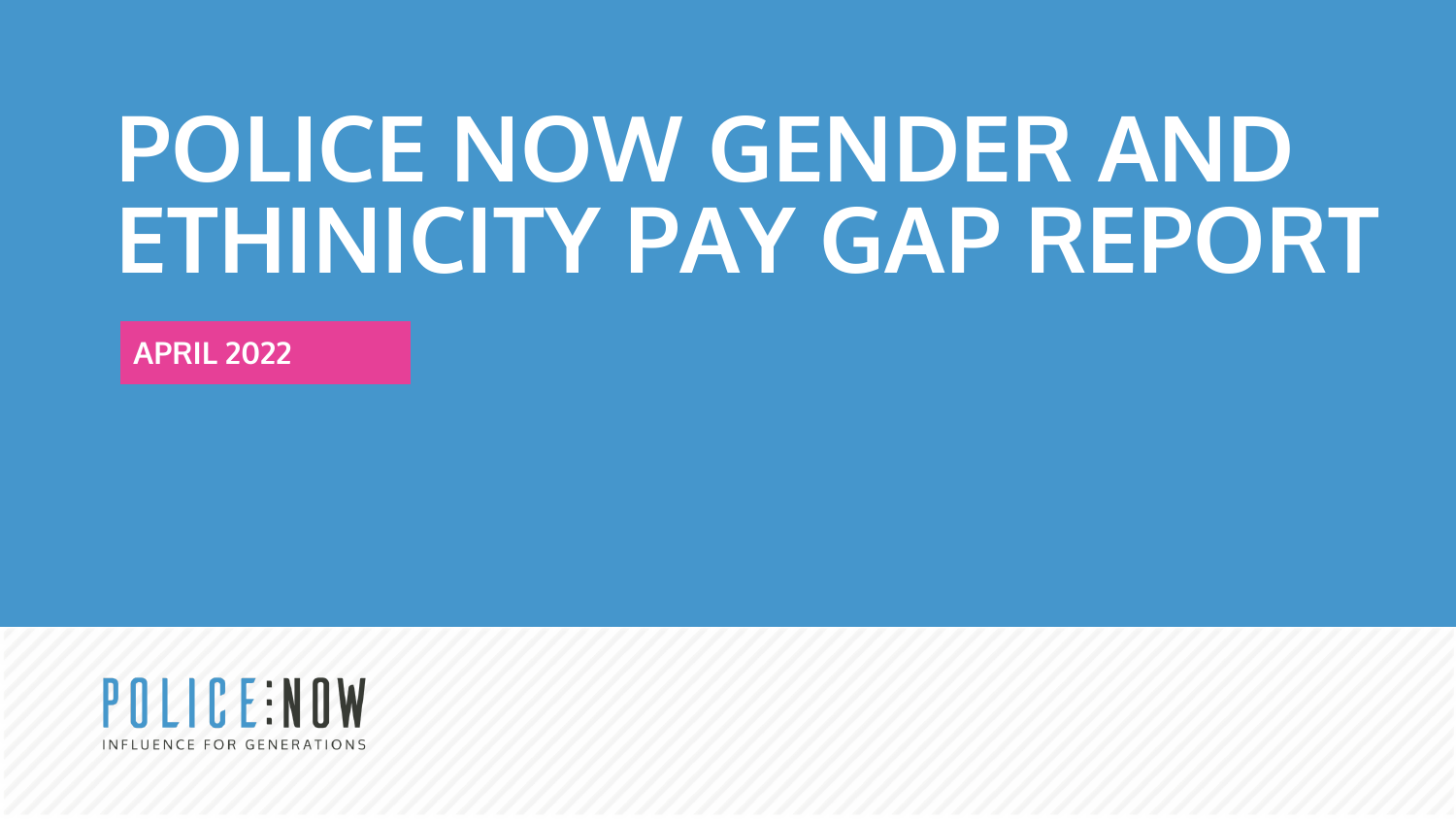# **INTRODUCTION**

For the second year in a row, we are pleased to share our gender and ethnicity pay gap analysis.

Organisations with 250+ employees are required to publicly report their gender pay gap, however, currently there remains no requirement for smaller organisations to report this, or for any organisations to report on the ethnicity pay gap.

Whilst there is no government requirement for us to report on, or publish our data, we believe that completing and sharing our analysis is an important step in delivering our Diversity and Inclusion (D&I) strategy. It is important that we are open, transparent and held accountable for our actions and commitments regarding D&I, specifically pay equity for the purpose of this report. This information will therefore be shared with our employees, Board of Trustees, Committee members, and will be posted on our website for the public to read.

We are committed to ensuring our workforce reflects the communities we serve, that everyone is treated with dignity, empowered to contribute their best and is paid fairly for the role they undertake. Reporting on both our gender and ethnicity pay gap is an important step to identify, understand and subsequently tackle inequalities.

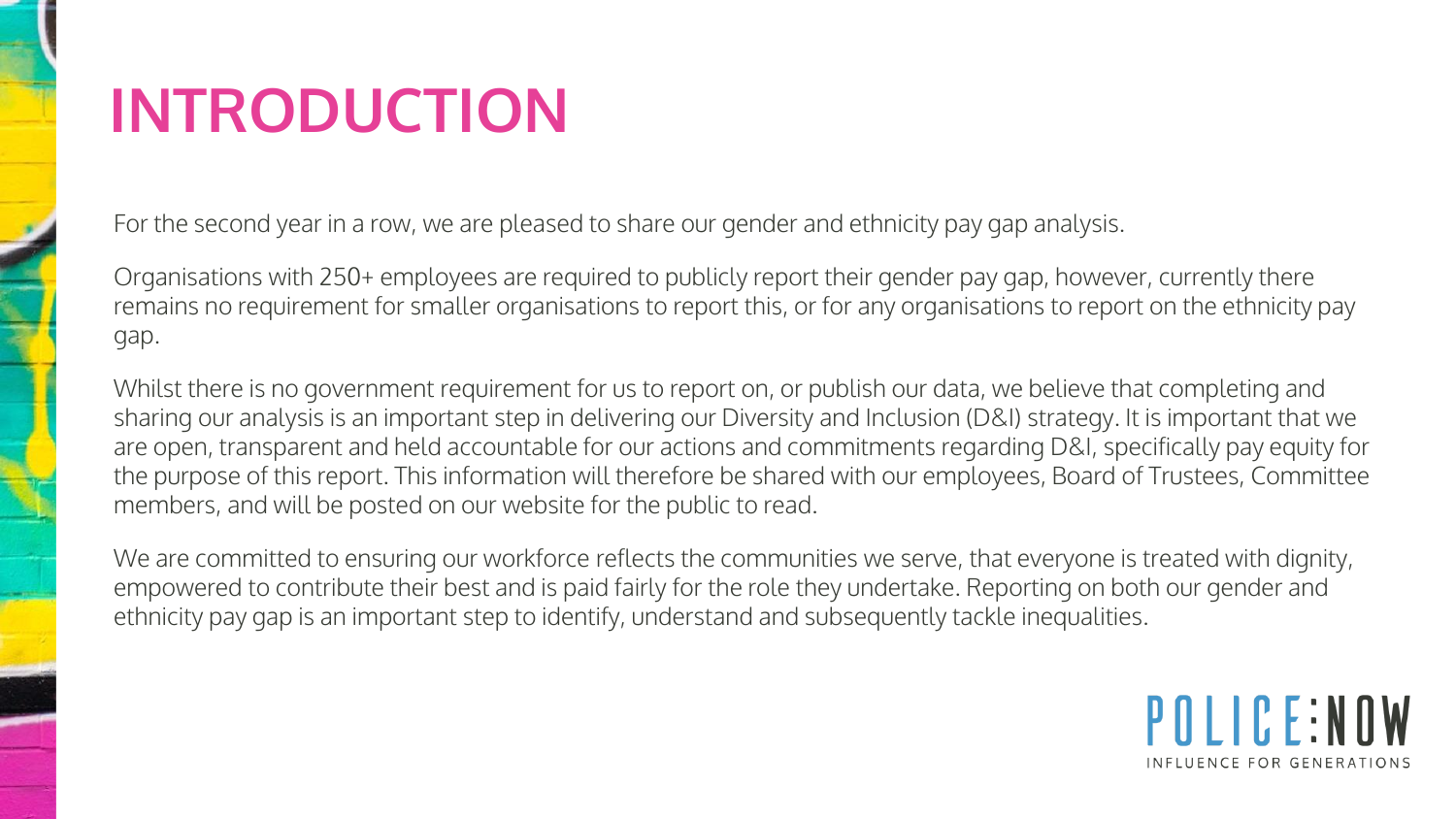### **DEMOGRAPHIC BREAKDOWN**

Throughout our recruitment process, we retain a strong focus on ensuring we attract and select candidates from diverse backgrounds to join Police Now HQ.

The data in this report is taken from our April 2022 payroll information and the self-identified equal opportunities forms completed on a voluntary basis by staff.

As of April 2022, Police Now has 110<sup>1</sup> employees. This staff base has the following demographic breakdown:



**POLICE:NOW** INFLUENCE FOR GENERATIONS

<sup>1</sup> We are carrying a number of vacancies, this report only captures those already at Police Now according to our staffing budget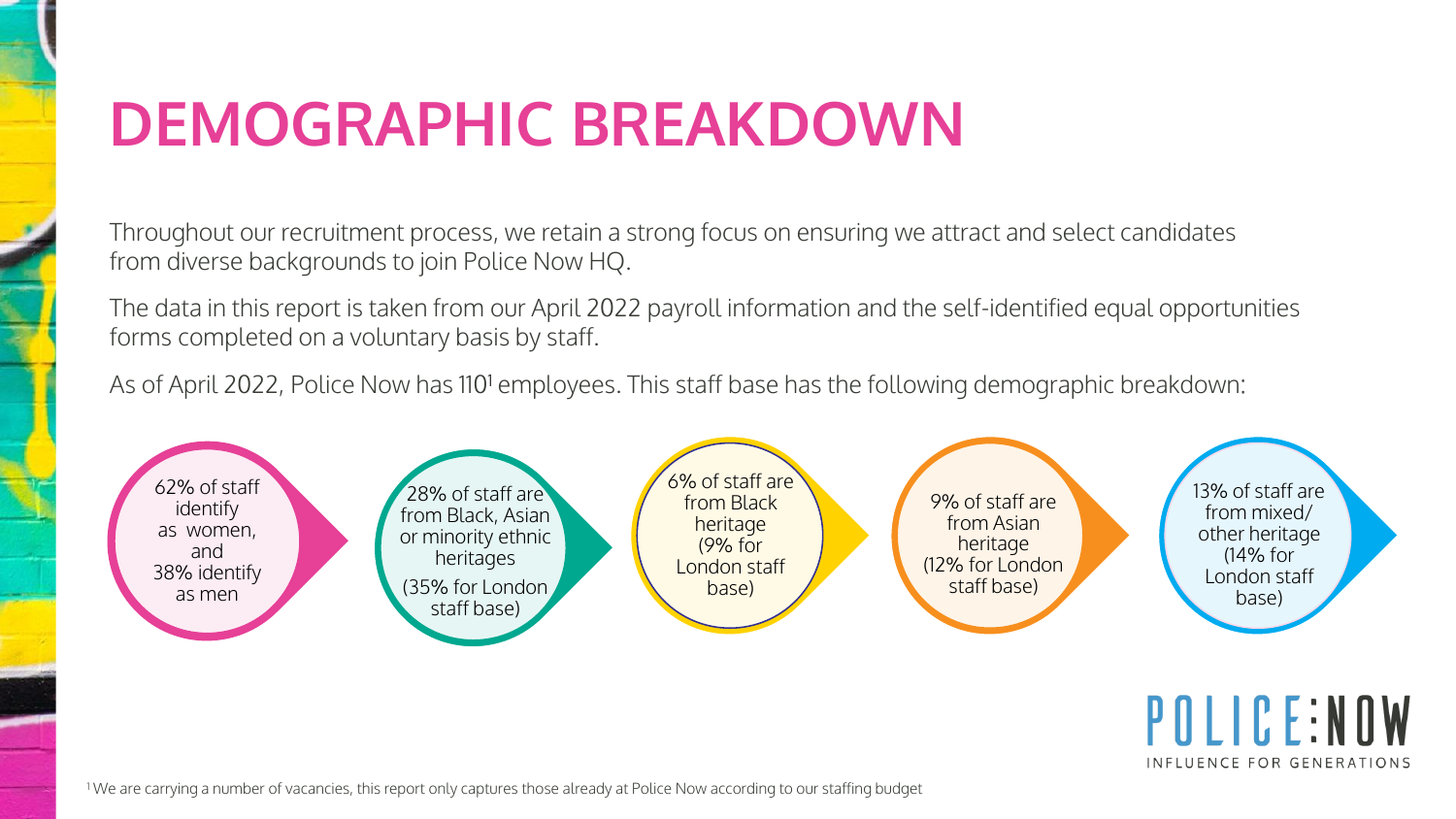### **METHODOLOGY**

We have based our gender and ethnicity analysis on the Government's reporting requirements for the gender pay gap<sup>1</sup>. Reporting requirements mean that pay has been converted into an hourly rate to provide comparative data regardless of whether someone is full time or part time.

As part of the Government reporting requirements, organisations are required to calculate three core measures to assess their pay gap data, these are:



Currently the Government requires organisations of 250+ employees to report their gender pay gap, and the methodology is therefore designed for larger organisations. Using these calculations on a smaller staff base of 110~ can skew the results, as the impact of a single salary is proportionately greater. This is a particular challenge for ethnicity data given we have smaller sample sizes. However, the data we have analysed using this method is still a significant indicator in our journey towards pay equity.  $\Pi \cup C$  F: N  $\Pi$  W

INFLUENCE FOR GENERATIONS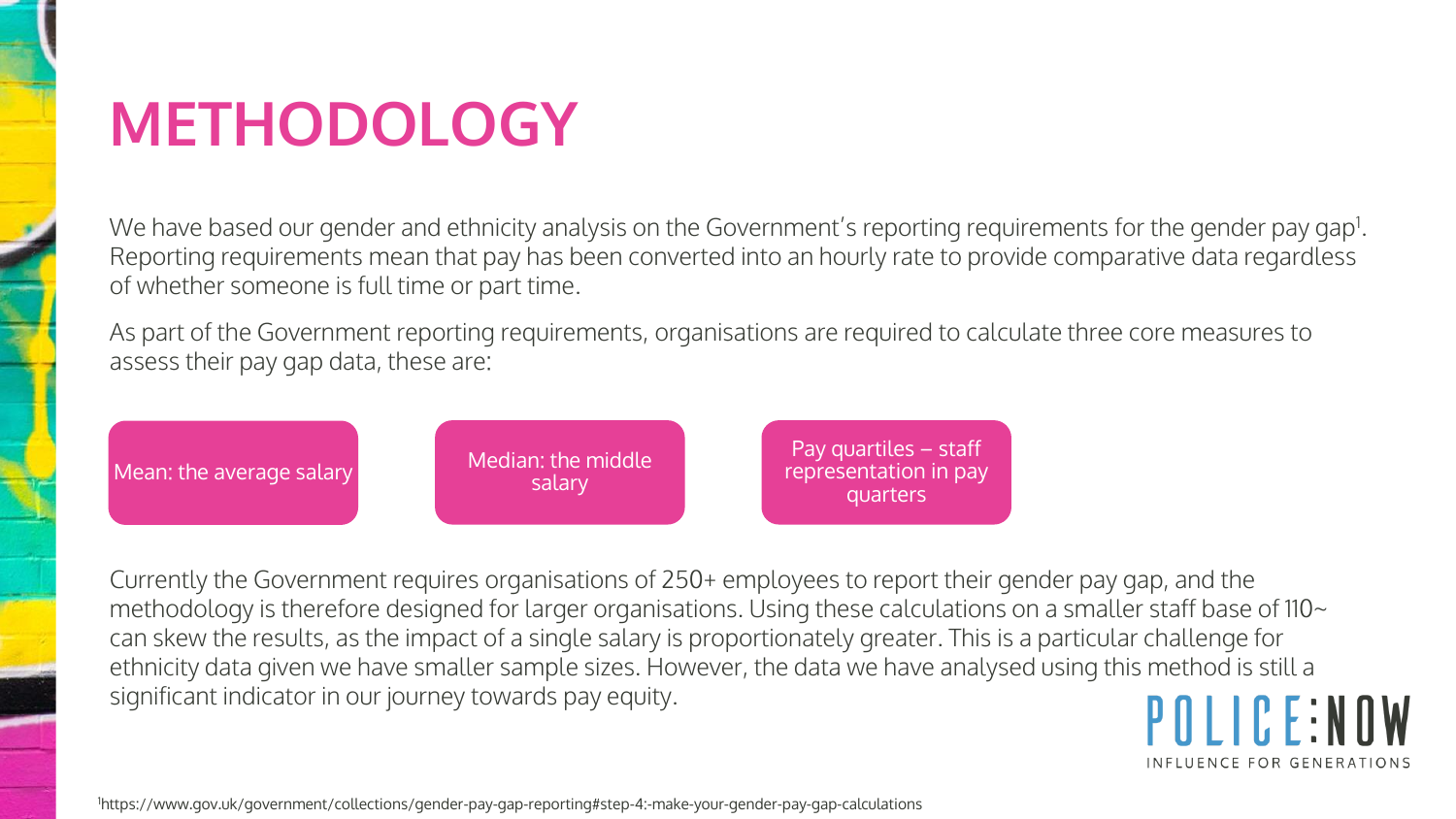### **METHODOLOGY CONTINUED**

In order to fully communicate and increase understanding regarding our data and analysis, we have provided a number of key descriptions and explanations to contextualise our results:

- We have included fixed term contract (FTC) staff as well as permanent staff using our April payroll data.
- We have included the data for staff on long term leave, for example those on parental leave.
- For the purpose of this report, where data from equal opportunities forms is lacking, **informed assumptions** have been made on behalf of the employee regarding gender and ethnicity based on other data points and staff survey data. We recognise the limitation of this; however, it enables a more thorough analysis of our data and assumptions have only been made where we have relative certainty.
- We acknowledge that using the terms Black, Asian and Mixed/Other heritage can be seen as homogenising the experiences of different people. We respect that every individual at Police Now is unique and has their own experiences. We have agreed to use these three terms simply as a means of understanding and analysing our data to help us continue to make improvements, particularly against other organisations and population statistics.
- We are currently recruiting for a new Chief Executive Officer (CEO). Given the size of our organisation we acknowledge that their salary alone could significantly impact our gender and ethnicity pay gap. For transparency, and to avoid oversimplifying our data, we have chosen to calculate our current pay gaps (with a female ethnic minority CEO), and an indication of what it might be if we were to appoint a white male CEO.

INFLUENCE FOR GENERATIONS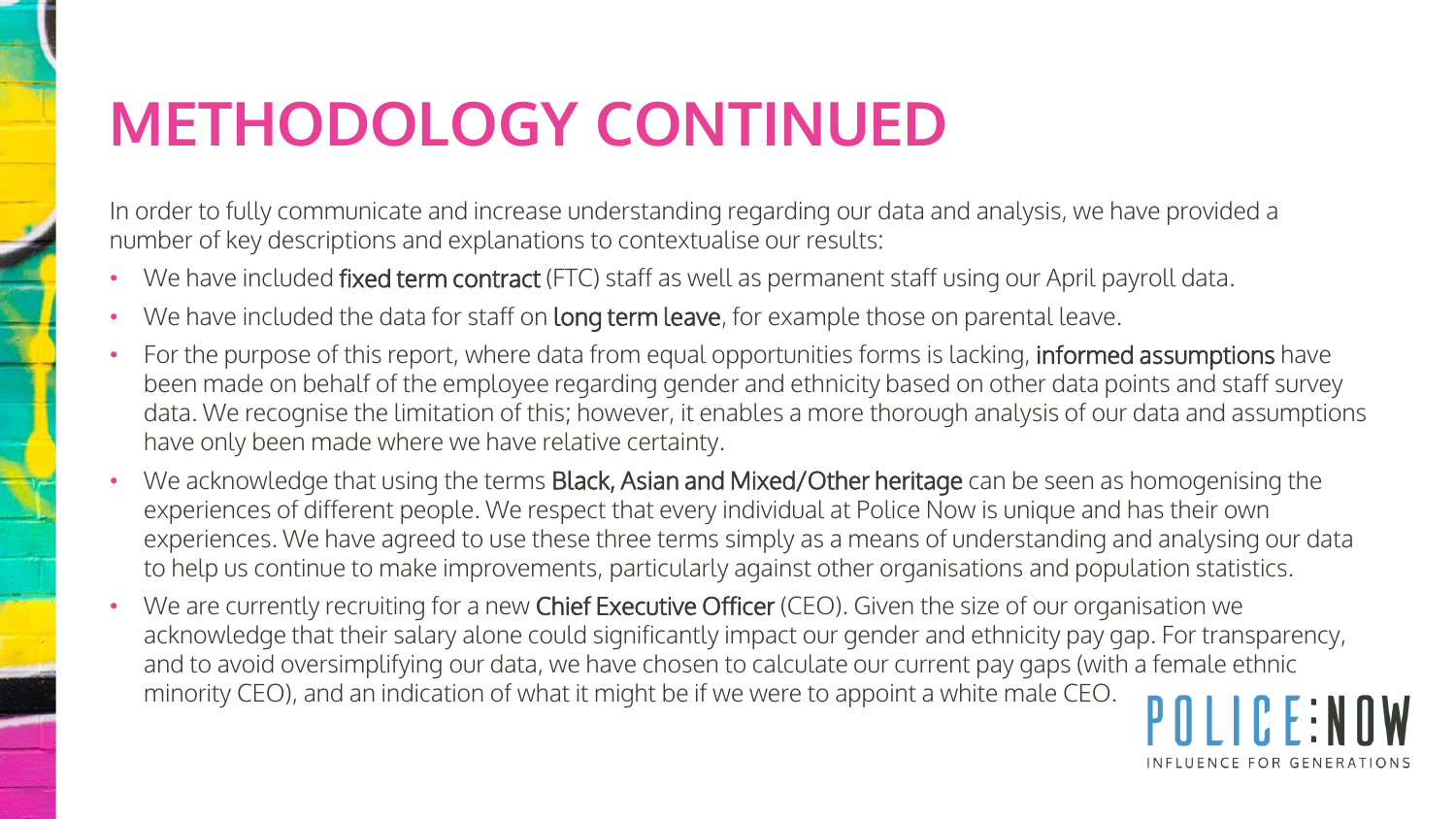# **POSITIVE CHANGES SINCE 2021**

#### Our mean (2.8%) and median (1.4%) gender pay gap are in favour of women

- This is driven by the makeup of our organisation. Our current substantive Senior Leadership Team is 60% women and at present our Executive Team is 75% women.
- Women are still slightly underrepresented in our upper quartile and slightly overrepresented in our most junior roles.
- This is however a great step towards gender equality at Police Now.

We observe a 2.1% mean ethnicity pay gap, but a -0.3% median pay gap. While there are clear improvements from 2021, the data specifics present interesting insights:

- For our Black and Asian heritage staff we see a lack of representation in our most senior roles and overrepresentation in our more junior roles. Currently we have a mean pay gap in favour of Black heritage staff.
- We see our largest mean pay gap within our mixed/other heritage staff. While there is more even representation across grades, there is a lack of representation specifically within the Senior Leadership Team that will contribute towards this.
- The sample sizes for Black, Asian, and minority ethnic colleagues are much smaller and therefore a single salary can have a disproportionate impact on the overall pay gap.

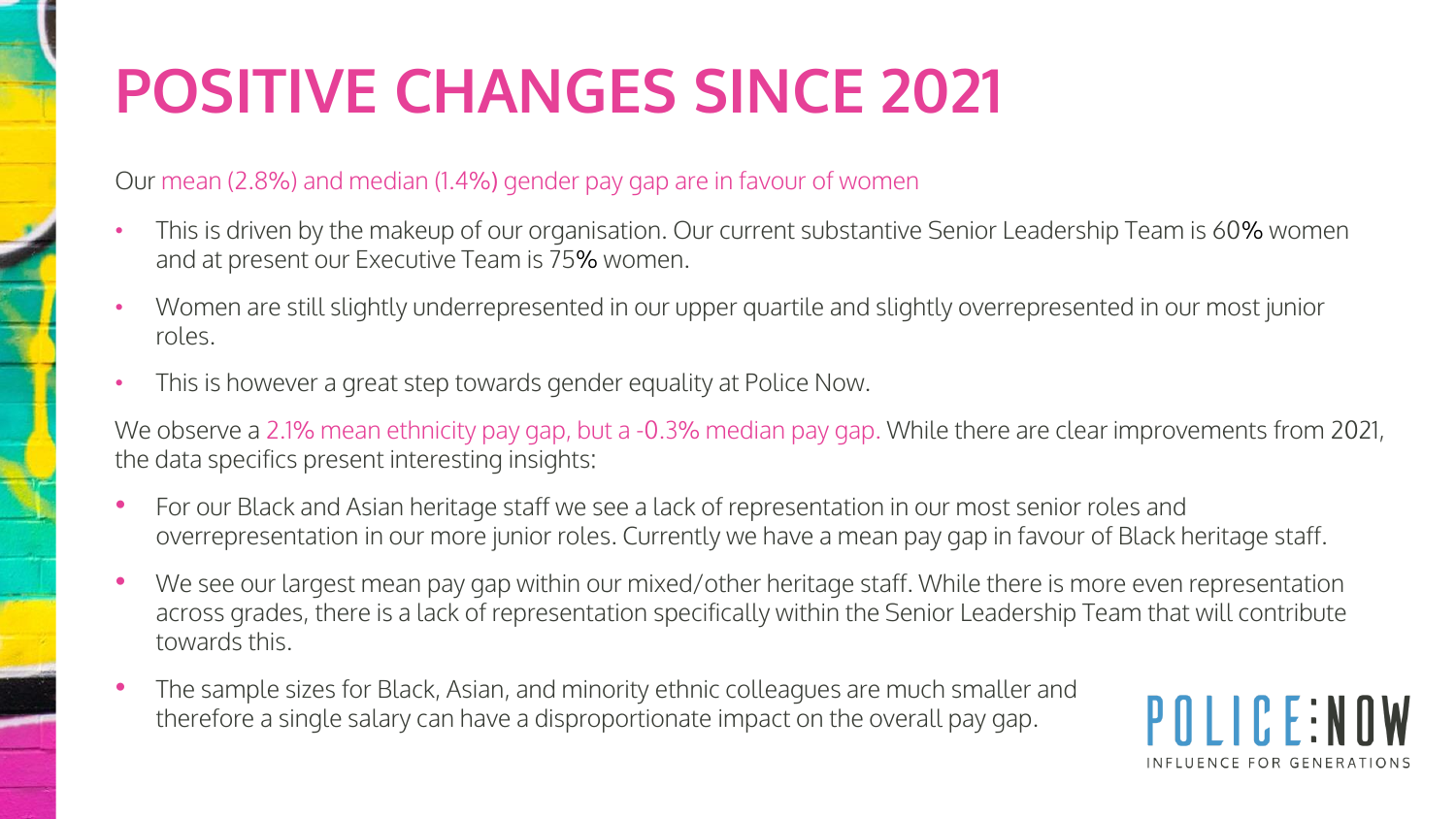### **GENDER PAY GAP 2022 DATA**

Our mean shows a -2.8% pay gap<sup>1</sup> in favour of women. In April 2021 this was 9%, reducing to 6.2% if we excluded the CEO. Should Police Now appoint a white, male CEO we anticipate this will impact our gender pay gap, potentially to a 0.7%~ gender pay gap in favour of men.

Median shows a -1.4% pay gap in favour of women. In April 2021 this was -1%. As above, if we appoint a white, male CEO we predict this will result in a pay gap of -1%~ in favour of women.

The table below shows the representation of women across 4 even pay quartiles at Police Now. Women represent 62% of Police Now HQ, therefore there is slight underrepresentation in our lower middle quartile and overrepresentation in our lower quartile, but broadly representation is even across the organisation.

| Quartile     | Representation of women |
|--------------|-------------------------|
| Upper        | 63% (62% in 2021)       |
| Upper Middle | 62% (78% in 2021)       |
| Lower Middle | 56% (62% in 2021)       |
| ower         | 67% (78% in 2021)       |

POLICE:NOW INFLUENCE FOR GENERATIONS

<sup>1</sup>Where you see a minus number it represents a pay gap in favour of women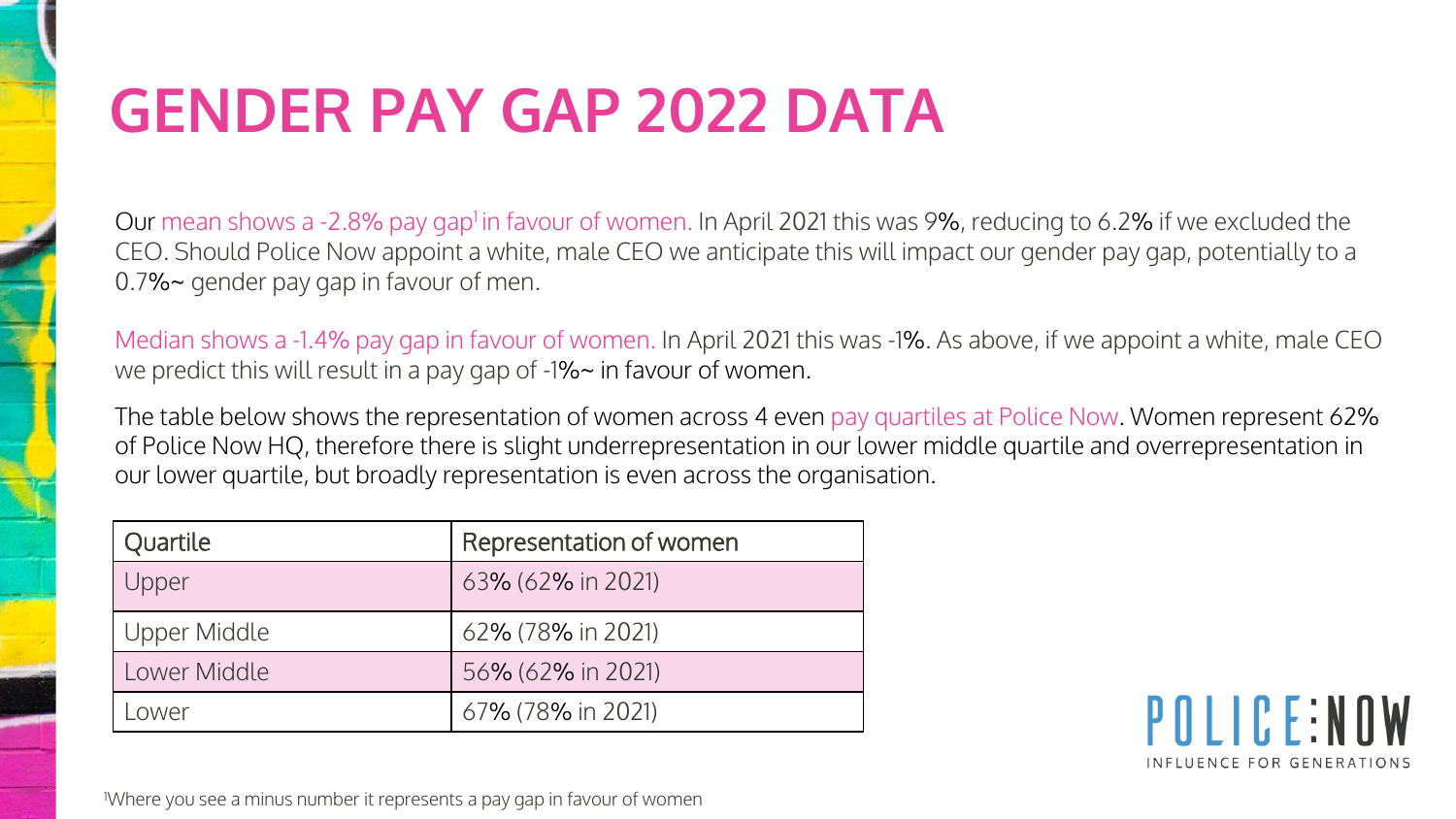# **ETHNICITY PAY GAP 2022 DATA**

Our mean shows a 2.1% ethnicity pay gap. In April 2021 this was 6.4%. Should Police Now appoint a white, male CEO we anticipate this will increase to 3.8%~.

To align with our equal opportunities data, we have broken this down further into Black heritage, Asian heritage and Mixed/other heritage. The percentages in brackets below signifies the potential impact appointing a white, male CEO could have on each heritage group:

- Black heritage  $-1.3\%$ <sup>1</sup> (0.5%)
- Asian heritage 0.7% (1.1%)
- mixed/other heritage 3.1% (4.8%)

Median shows a -0.3% pay gap in favour of ethnic minorities. In April 2021 this was -1.5%. As above, if we appoint a white, male CEO we predict this will result in a pay gap of -0.7%.

- Black heritage 4.8% (4.5%)
- Asian heritage 3.7% (3.4%)
- Mixed/other -9.4% (-9.8%)

POLICE:NOW INFLUENCE FOR GENERATIONS

<sup>1</sup>Wherever you see a minus number it represents a pay gap in favour of the ethnic minority heritage.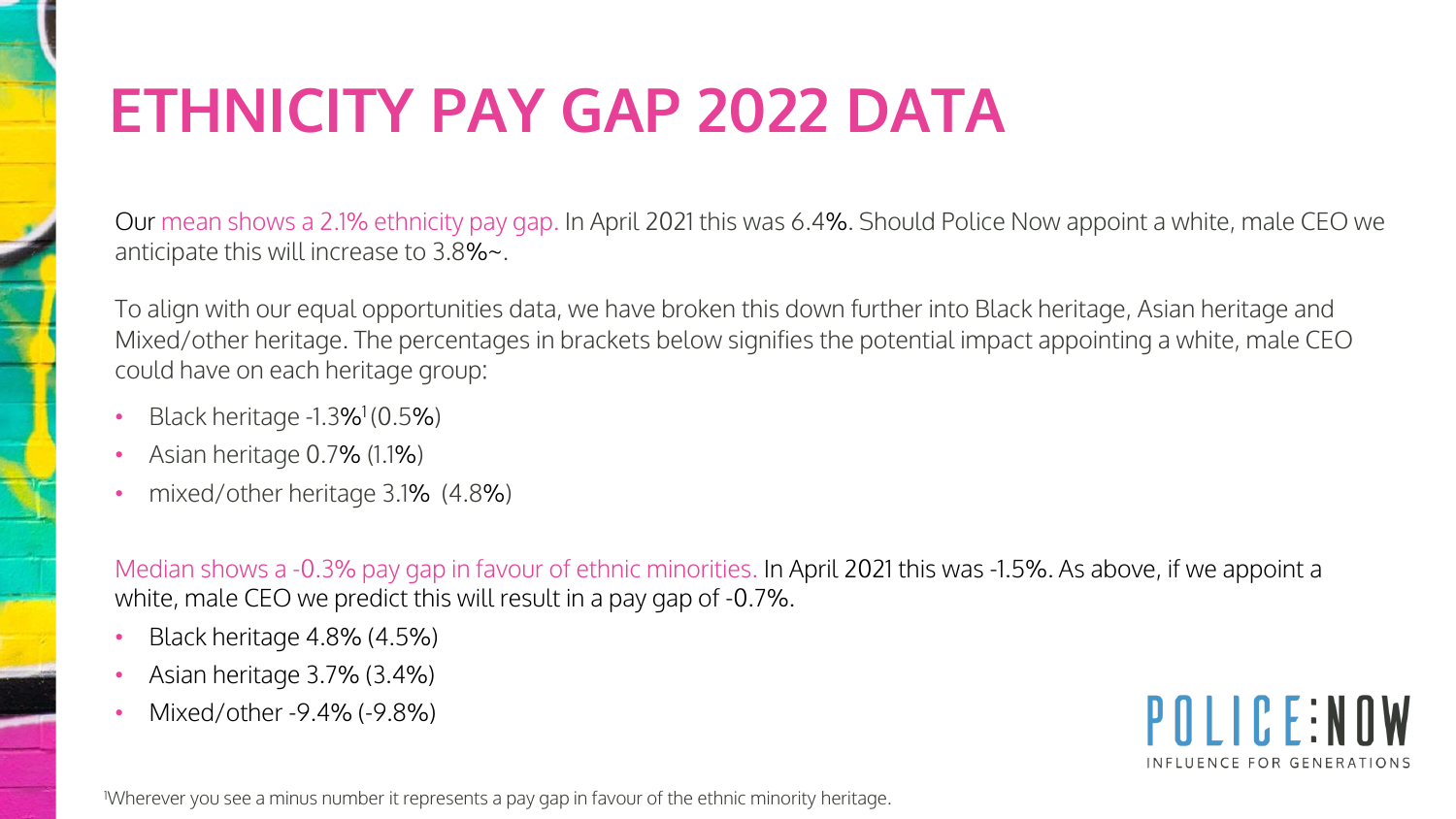# **ETHNICITY PAY GAP 2022 DATA**

| Quartile        | Representation of ethnic minority staff                                                                     |
|-----------------|-------------------------------------------------------------------------------------------------------------|
| Upper           | Minority ethnic staff: 22%<br>Black heritage: 3.7%<br>Asian heritage: 3.7%<br>Mixed/Other heritage: 14.8%   |
| Upper<br>Middle | Minority ethnic staff: 36%<br>Black heritage: 7.1%<br>Asian heritage: 10.7%<br>Mixed/Other heritage: 17.9%  |
| Lower<br>Middle | Minority ethnic staff: 33%<br>Black heritage: 11.1%<br>Asian heritage: 11.1%<br>Mixed/Other heritage: 11.1% |
| Lower           | Minority ethnic staff 22%<br>Black heritage: 3.7%<br>Asian heritage: 11.1%<br>Mixed/Other heritage: 7.4%    |

The table shows the representation of ethnic minority staff across four even pay quartiles at Police Now.

- Black heritage staff represent 6% of the organisation, we can see underrepresentation in the upper and lower pay quartiles, and overrepresentation in the lower middle quartile.
- Asian heritage staff represent 9% of the organisation, again we see underrepresentation in the upper quartile, and slight overrepresentation in the other pay quartiles.
- Mixed/Other heritage staff represent 13% of the organisation, interestingly we see overrepresentation in or upper pay quartiles, and underrepresentation in our lower middle and lower quartiles.